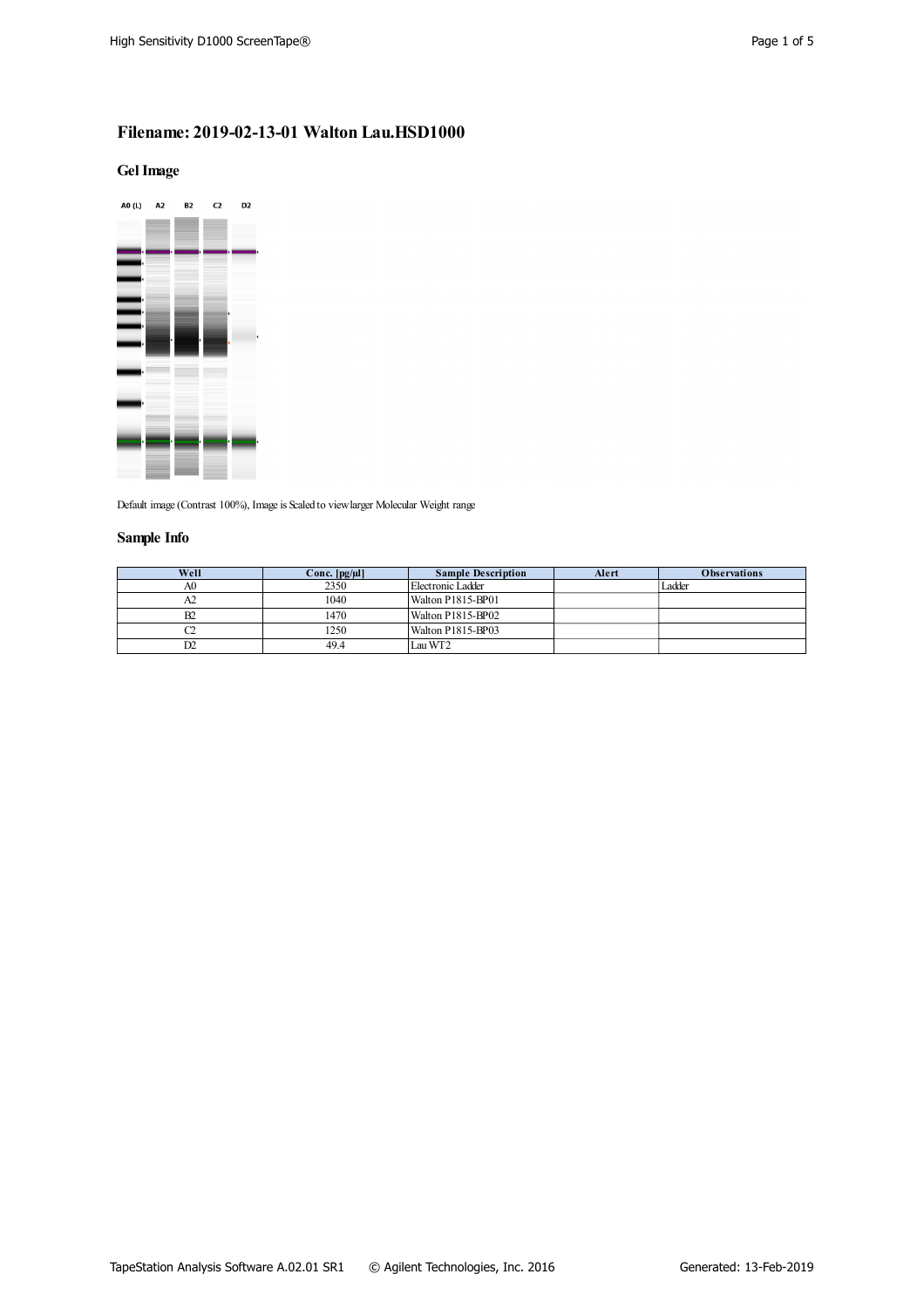### **A0: Electronic Ladder**



**Sample Table**

| Well | - -<br>$\angle$ onc $\angle$<br> pg/µl | $\mathbf{p}$<br>ption<br>sample                  | Aler | vations      |
|------|----------------------------------------|--------------------------------------------------|------|--------------|
| AU.  | 2250<br>232U                           | .<br>addor<br>Tonic '<br>. Elect<br><b>LAULE</b> |      | oddo<br>∟auu |

| Size [bp] | <b>Calibrated Conc.</b><br>$[pg/\mu]$ | <b>Assigned Conc.</b><br>$[pg/\mu]$ | <b>Peak Molarity</b><br>[pmol/l] | % Integrated Area        | <b>Peak Comment</b> | <b>Observations</b> |
|-----------|---------------------------------------|-------------------------------------|----------------------------------|--------------------------|---------------------|---------------------|
| 25        | 340                                   |                                     | 20900                            | $\overline{\phantom{0}}$ |                     | Lower Marker        |
| 50        | 265                                   | $\overline{\phantom{0}}$            | 8160                             | 11.28                    |                     |                     |
| 100       | 278                                   |                                     | 4270                             | 11.82                    |                     |                     |
| 200       | 290                                   |                                     | 2230                             | 12.32                    |                     |                     |
| 300       | 304                                   |                                     | 1560                             | 12.95                    |                     |                     |
| 400       | 306                                   |                                     | 1180                             | 13.00                    |                     |                     |
| 500       | 312                                   |                                     | 961                              | 13.29                    |                     |                     |
| 700       | 286                                   |                                     | 629                              | 12.19                    |                     |                     |
| 1000      | 309                                   |                                     | 476                              | 13.15                    |                     |                     |
| 1500      | 250                                   | 250                                 | 256                              | $\overline{\phantom{a}}$ |                     | <b>Upper Marker</b> |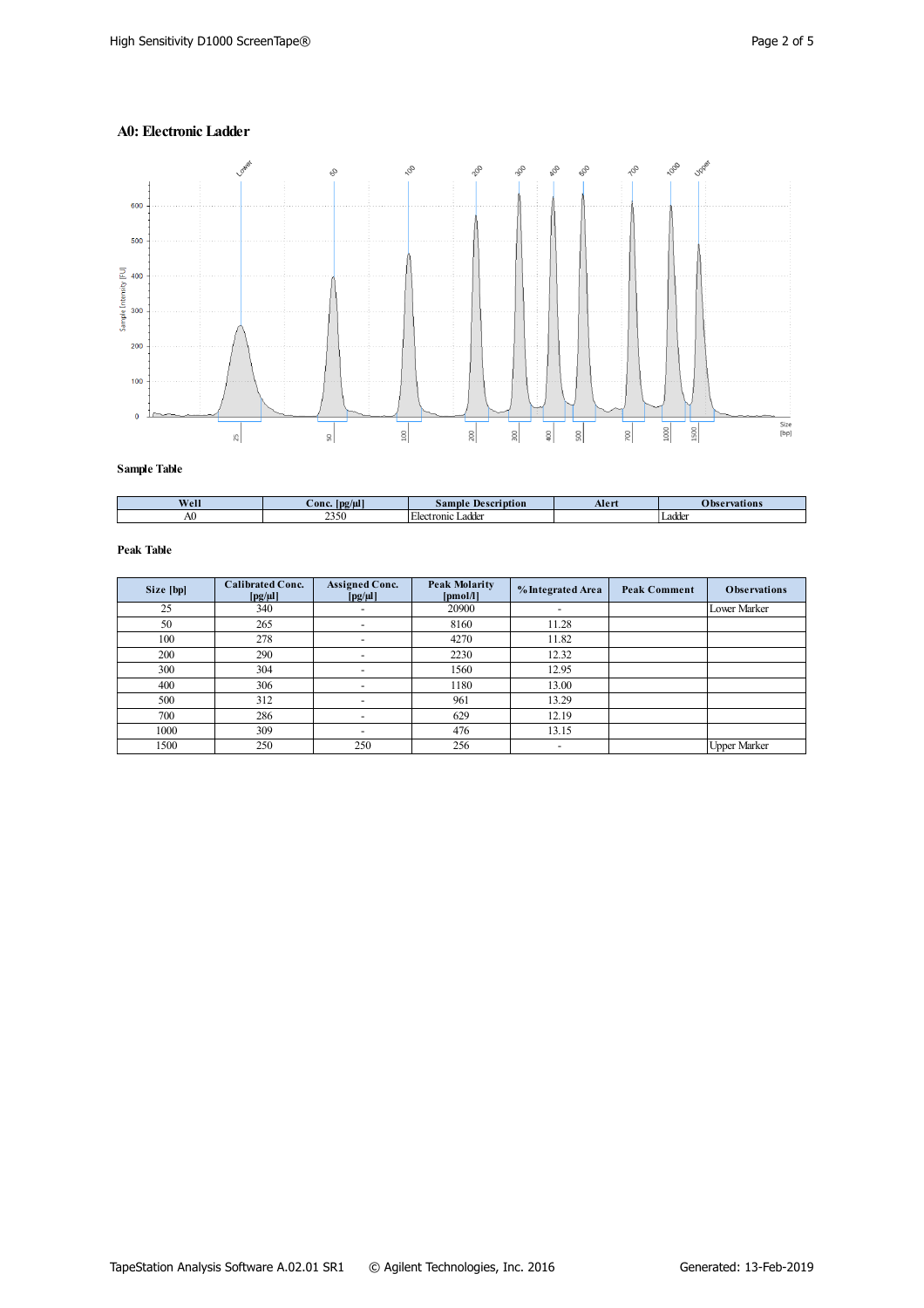# **A2: Walton P1815-BP01**



**Sample Table**

| Well | $\sim$<br>∴onc<br>.   D2/UI | <b>Description</b><br>$\sum$ ample | Aler | vations |
|------|-----------------------------|------------------------------------|------|---------|
| A    | 1040<br>ι∪+υ                | $5-BP01$<br><b>Walton</b><br>181   |      |         |

| Size [bp] | <b>Calibrated Conc.</b><br>$[pg/\mu]$ | <b>Assigned Conc.</b><br>$\lceil \text{pg}/\text{\mu} \rceil$ | <b>Peak Molarity</b><br>[pmol/l] | % Integrated Area | <b>Peak Comment</b> | <b>Observations</b> |
|-----------|---------------------------------------|---------------------------------------------------------------|----------------------------------|-------------------|---------------------|---------------------|
| ں ک       | 493                                   | $\overline{\phantom{0}}$                                      | 30400                            | -                 |                     | <b>Lower Marker</b> |
| 224       | 1040                                  | $\overline{\phantom{0}}$                                      | 7180                             | 100.00            |                     |                     |
| 500       | 250                                   | 250                                                           | 256                              | -                 |                     | <b>Upper Marker</b> |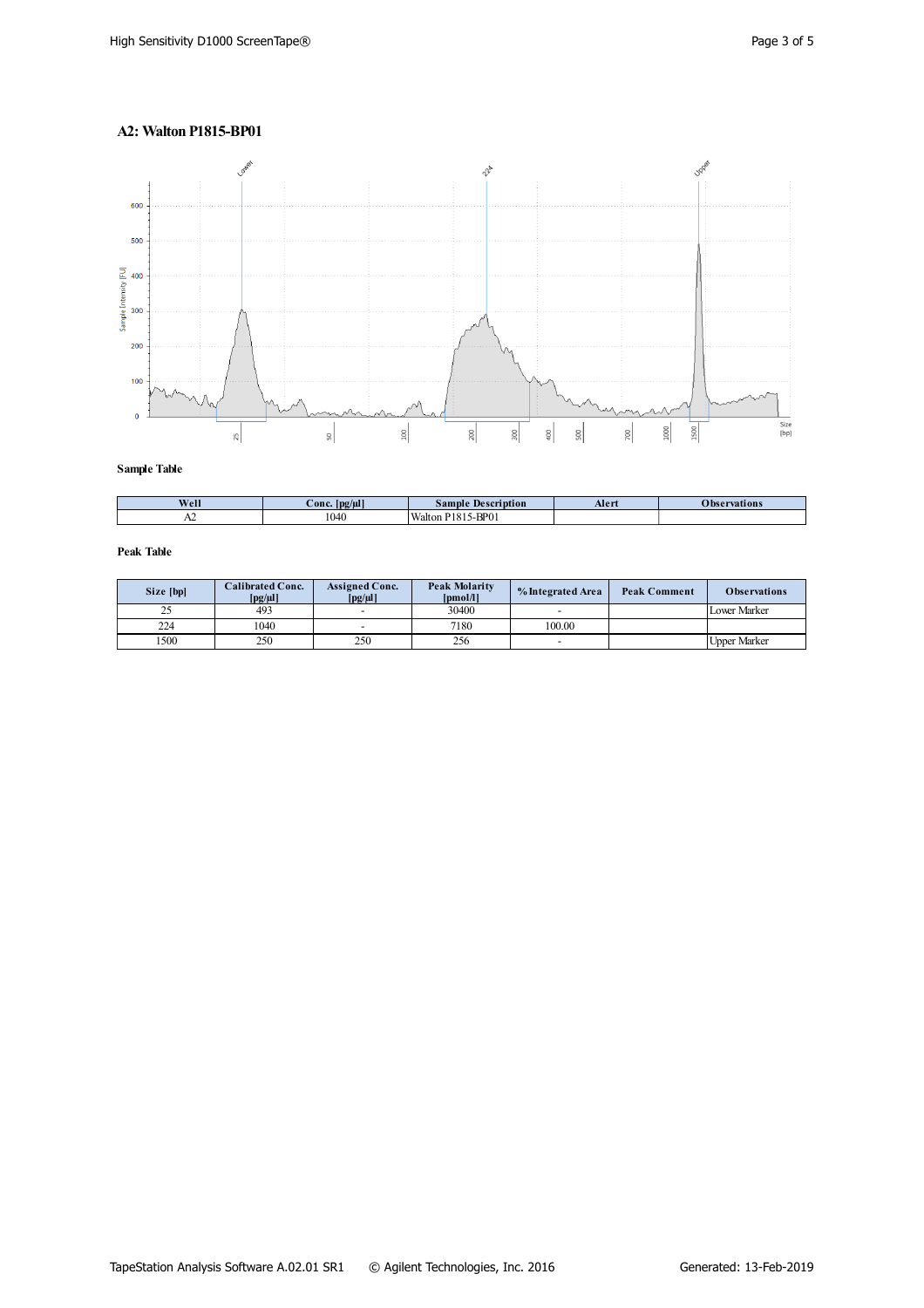## **B2: Walton P1815-BP02**



**Sample Table**

| Well      | --<br>Conc<br>. $\log(\mu l)$ | <b>Description</b><br>$\sigma$ ample | Alert | vations |
|-----------|-------------------------------|--------------------------------------|-------|---------|
| <b>DA</b> | 470<br>14/U                   | 5-BP02<br>Walton<br>$\sim$           |       |         |

| Size [bp] | <b>Calibrated Conc.</b><br>$[pg/\mu]$ | <b>Assigned Conc.</b><br>$\lceil \text{pg}/\text{\mu} \rceil$ | <b>Peak Molarity</b><br>[pmol/l] | % Integrated Area | <b>Peak Comment</b> | <b>Observations</b> |
|-----------|---------------------------------------|---------------------------------------------------------------|----------------------------------|-------------------|---------------------|---------------------|
| ں ک       | 476                                   | $\overline{\phantom{0}}$                                      | 29300                            | -                 |                     | <b>Lower Marker</b> |
| 223       | 1470                                  | $\overline{\phantom{0}}$                                      | 10100                            | 100.00            |                     |                     |
| 500       | 250                                   | 250                                                           | 256                              | -                 |                     | <b>Upper Marker</b> |